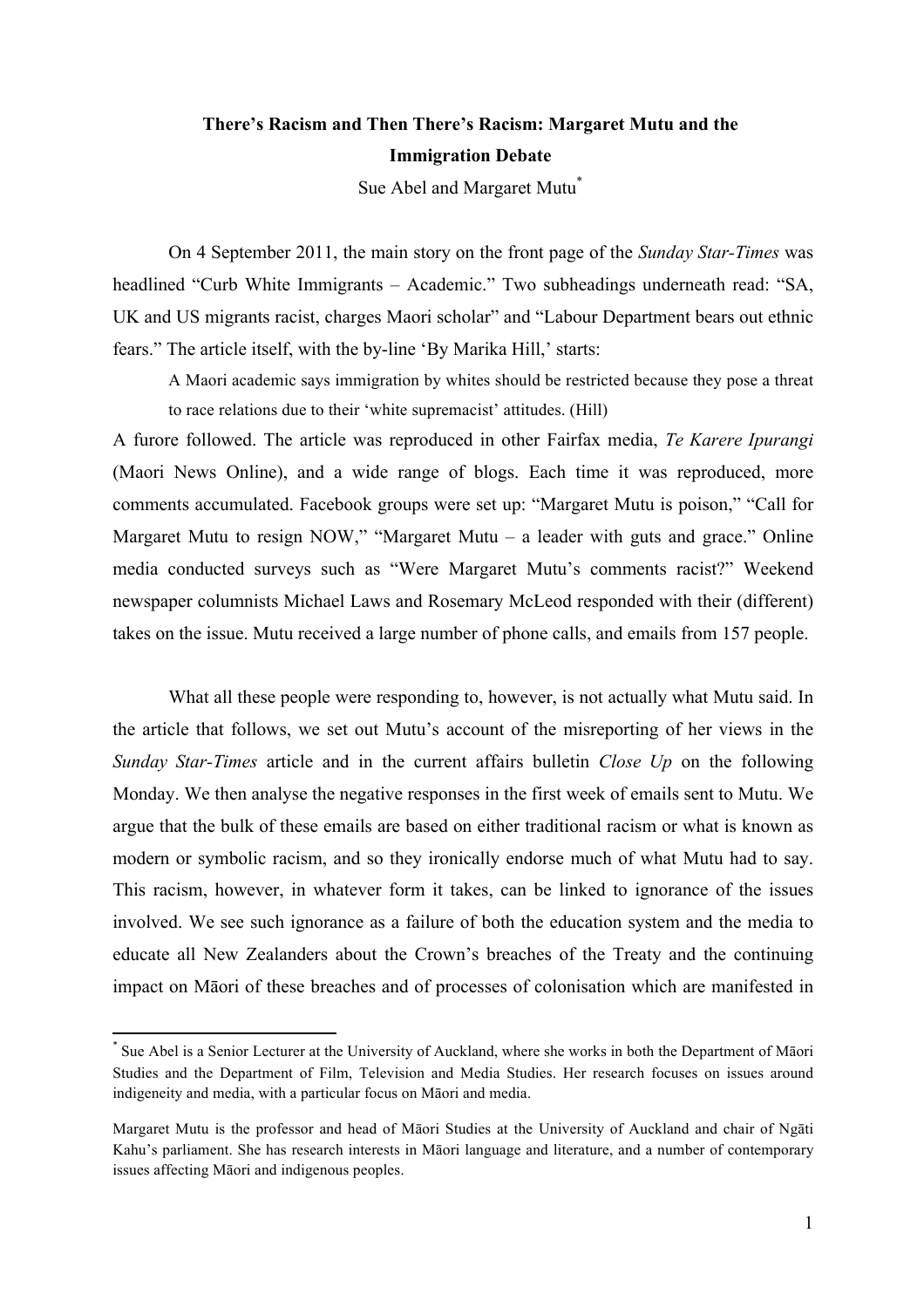intergenerational post-colonial trauma. The flipside of this is the lack of any understanding of the unearned advantages of the descendants of settlers and, by extension, other white New Zealanders. We argue that both institutions permit what Gayatri Spivak has called 'sanctioned ignorance' (167). It is not expected that non-Māori will acquire such knowledge and, indeed, this ignorance is an integral part of mainstream non-Māori "common sense" in New Zealand. The implications for Māori of the perpetuation of this sanctioned ignorance means that both the education system and the media can be seen as institutionally racist.

## **Margaret Mutu's Story**

 

Marika Hill usually rings me on Fridays. She rings me reasonably regularly about various issues that are going on, background information for them and the appropriate peope to contact. She has rung me on many occasions and I get to expect Marika to ring me on Fridays. She is always lovely to talk to, she asks good questions and she seems to understand what the issues are. So I don't mind helping her out.

On Friday 2 September she rang me to ask me for a response to a migrant report released by the Department of Labour which found (among other things) that Māori are more likely to express negative attitudes to immigration – particularly from Asia. I told her that this finding reflected Department of Labour's research, but that based on my own research into Māori-Chinese interactions, I did not agree with that research (Mutu, 2009). Historically, Māori and Chinese people had got on well in New Zealand, and my own interviews with Māori in recent times had revealed that current attitudes were driven by what they read in the media. I explained my research in some detail.

Towards the end of the interview I also explained that the immigration that had been far more damaging and destructive for Māori was that from English-speaking countries, including Great Britain, USA, South Africa. Research, particularly from the Waitangi Tribunal,<sup>1</sup> has shown gross and ongoing human rights violations perpetrated against Māori by whites immigrating to NZ in huge numbers who bring attitudes destructive to Māori. Those who have these attitudes do so because the notion of their inherent superiority is part of their

<sup>1</sup> See, for example, *The Orakei Report* 1987, *The Taranaki Report* 1996, *The Muriwhenua Land Report* 1997, *The Wananga Capital Establishment Report* 1999, *The Petroleum Report* 2003, *The Report on the Crown's Foreshore and Seabed Policy* 2004.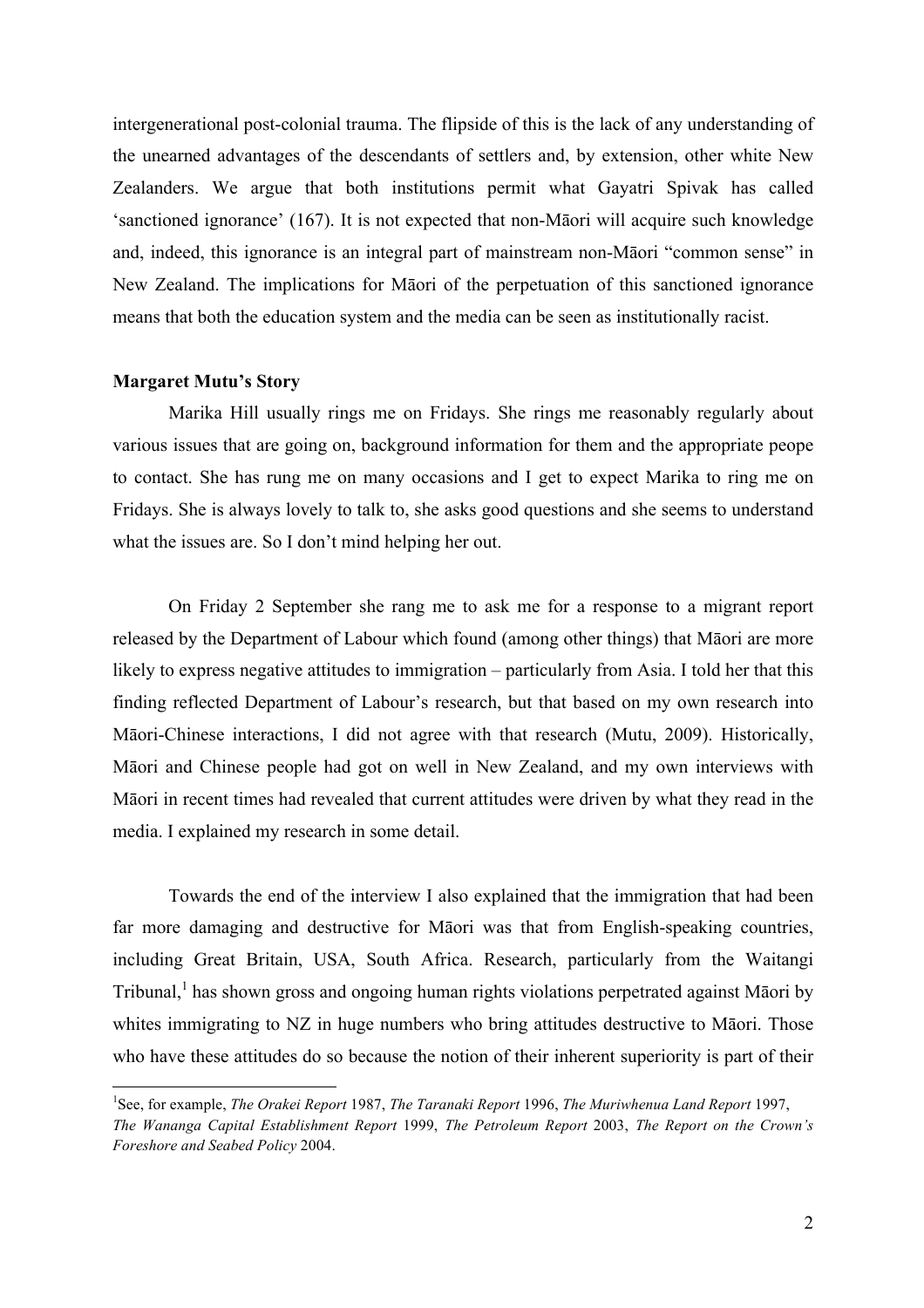culture where they come from, and they bring with them, as much as they deny it, an attitude of white supremacy. That attitude is condoned by the power structures of this country and so these people feel comfortable in this country.

I took care to explain that there are also Pākehā who immigrate here who do not hold these attitudes and recognise the racism against Māori. A very small number of them speak out against it, objecting to it. Likewise there are Pākehā from this country who do this as well, and they have been and are our strongest allies, but they are a small minority of the Pākehā population. Pākehā who recognise and understand racism against Māori and oppose it are welcome. Hill asked me what should be done about those immigrants with anti-Māori attitudes, and I replied that we should be screening all immigrants for such attitudes.

I do not usually read Sunday newspapers, but on the Sunday my cousin rang me and told me to buy a copy of the *Sunday Star-Times*. When I read the article, I was disappointed at how much it had misrepresented what I had actually said. The clear intention of the article was to engender outrage against me personally. I knew, from past experience, that a lot of my time over the next few days at least would be taken up by the media and that I would have to try to correct the misreporting. I have annotated a copy of the article, and this is attached as an Appendix to this paper.

In the subsequent media interviews which followed, I tried to get several messages across. The first was information about the *Sunday Star-Times* misreporting, and provision of the correct information as I had given it to the journalist. Secondly, I explained Paul Spoonley's 1993 definition of racism, where he says:

Racism is the ideological belief that people can be classified into 'races' … [which] can be ranked in terms of superiority and inferiority … racism is the acceptance of racial superiority … It is often used to refer to the expression of an ideology of racial superiority in the situation where the holder has some power. Thus *prejudice plus power* denotes racism in the modern sense … racism is essentially an attitudinal or ideological phenomenon. … A dominant group not only holds negative beliefs about other groups but, because of the power to control resources, is able to practice those beliefs in a discriminatory way … This ideological concept structures social and political relationships and derives from a history of European colonialism. The idea of 'race' has evolved from its use in scientific explanation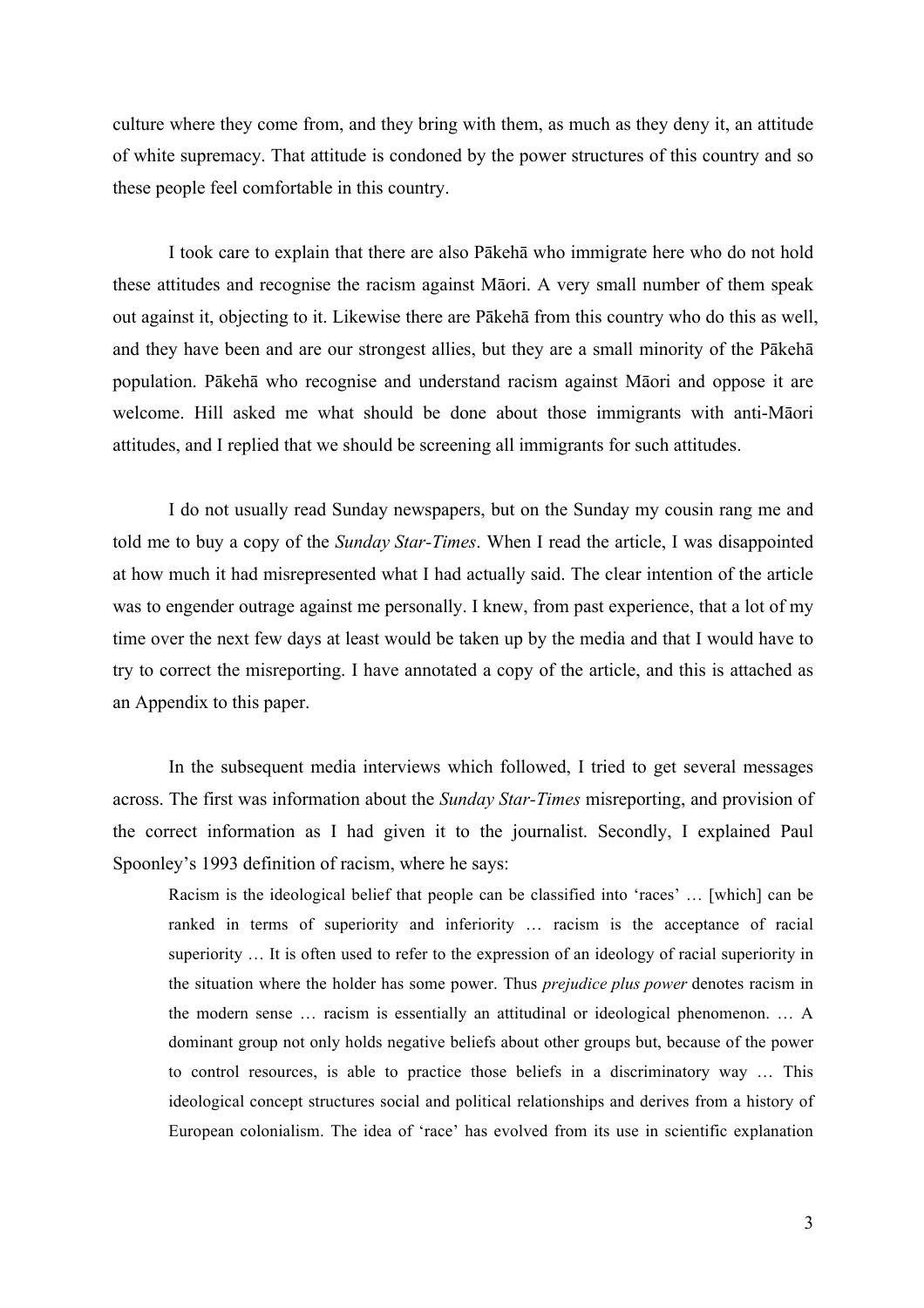(now discredited) and as a justification in the oppression of colonised, non-European people  $(3-5)$ .

I have condensed this in Mutu (2011) to "Racism can be defined as the attitudinal or ideological phenomenon that accepts racial superiority, and, when present in those with power, justifies them using that power to discriminate against and deprive others of what is rightfully theirs on the basis of their race" (3). This is the definition I have used in all my dealings with the media. In these dealings I have explained that, following Spoonley's definition, Māori are not able to practice racism, and more particularly institutionalised racism, because they do not have the power to do so. The third message I tried to get across was the obvious point that it is not racist to talk about racism. Finally, I asked the country to recognise and discuss its own racism so that we can all find a way to fix it.

## **The (News) Media and Racism**

Having acknowledged the joint culpability of both the media and the education system in perpetuating sanctioned ignorance around many issues that impact on Māori and on Māori/non-Māori relations, this paper will focus solely on the media. The power of the news media to contribute to what we see in the world and the ways in which we see it makes news an especially influential segment of the media in general (Allan; Grossberg et al; Zelizer). In particular, it is a given in critical news scholarship that "mainstream" news fuels racist ideology. Pietikainen, for example, has found that:

A wealth of studies on news representation of ethnic minorities has shown that, typically, these are represented within a context of problems, crime and disturbance (Campbell, 1995; Cottle, 2000; Halloran, 1998; Löwander, 1997; Lubbers et al., 1998; Reisigl and Wodak, 2001; ter Wal, 2002; van Dijk, 1991). The uniformity of ethnic representations in news, stretching over decades and appearing in different countries, is a worrying phenomenon: news media seem to favour similar representations in different social, political and cultural situations and with different ethnic minorities. This kind of news publicity is seen to contribute to racism, the fragmentation of society and prevents full participation by citizens from various ethnic groups. (8)

A similar situation exists in New Zealand. Māori are indeed overwhelmingly "represented within a context of problems, crime and disturbance" (Pietikainen 8). Research since the 1950s has continually demonstrated the dearth of stories about the Māori world –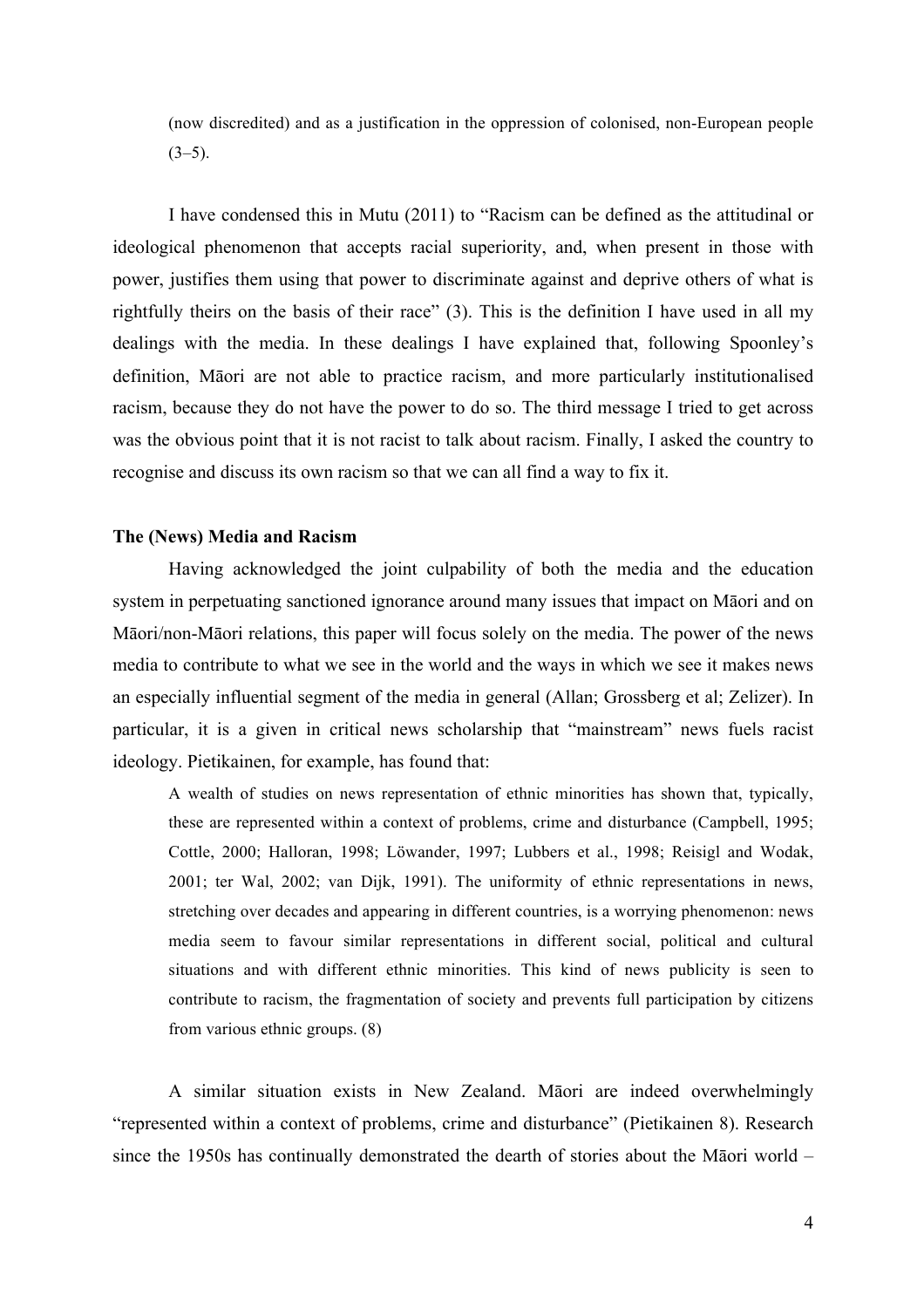stories presented as an intrinsic part of New Zealand and therefore of interest to all New Zealanders – in "mainstream" news (Cochrane; Comrie & Fountaine; Moewaka Barnes et al.; Thompson). The most recent research covered 21 random days of television news in the period November 2007–April 2008 (Nairn et al.). Māori featured in only 1.59% of the 1757 news items carried by the five English-language television news bulletins. But within that 1.59%, seven stories (or 57% of stories about Māori) were about implied or acknowledged abuse of or violence against Māori children (ibid.). Positive stories about Māori, if they actually get into the news, are buried.

Far too often, important and relevant historical and social context is left out. To fully understand many issues to do with the interaction between Māori and Pākehā (and indeed between any indigenous group and their colonisers), an understanding of the colonial and more recent past is required. This absence of historical context contributes to a lack of understanding of the reasons so many Māori are on the negative side of our social indicators (as, indeed, are indigenous people around the world), and to the lack of understanding of Treaty settlements as small recompense for what iwi have lost in the last 170 years. It also feeds into ideas of "Māori privilege."

Because so many non-Māori are very likely to get any knowledge they have of te ao Māori, Treaty issues and the impact of colonisation on colonised peoples from non-Māori news, such news contributes to racism against Māori in the wider population.

#### **Data and Methodology**

157 individuals sent emails to Mutu in the period between 4 September 2011 and 8 October 2011, when they trailed off. This article analyses the first week in this period, which contains 119 of the emails. Mutu replied to all of these emails, which led to several people emailing more than once, engaging, to some degree or other, in a dialogue with her. Of interest here is that several of these emailers seemed taken aback that she had responded, and the tone of their emails changed. On the whole, though, most maintained their original position.

Because to analyse all of the 119 emails would have taken us far beyond the word limits for this article, we made a decision to analyse only those emails which we deemed negative (although we occasionally make reference to, and even quote, some of the positive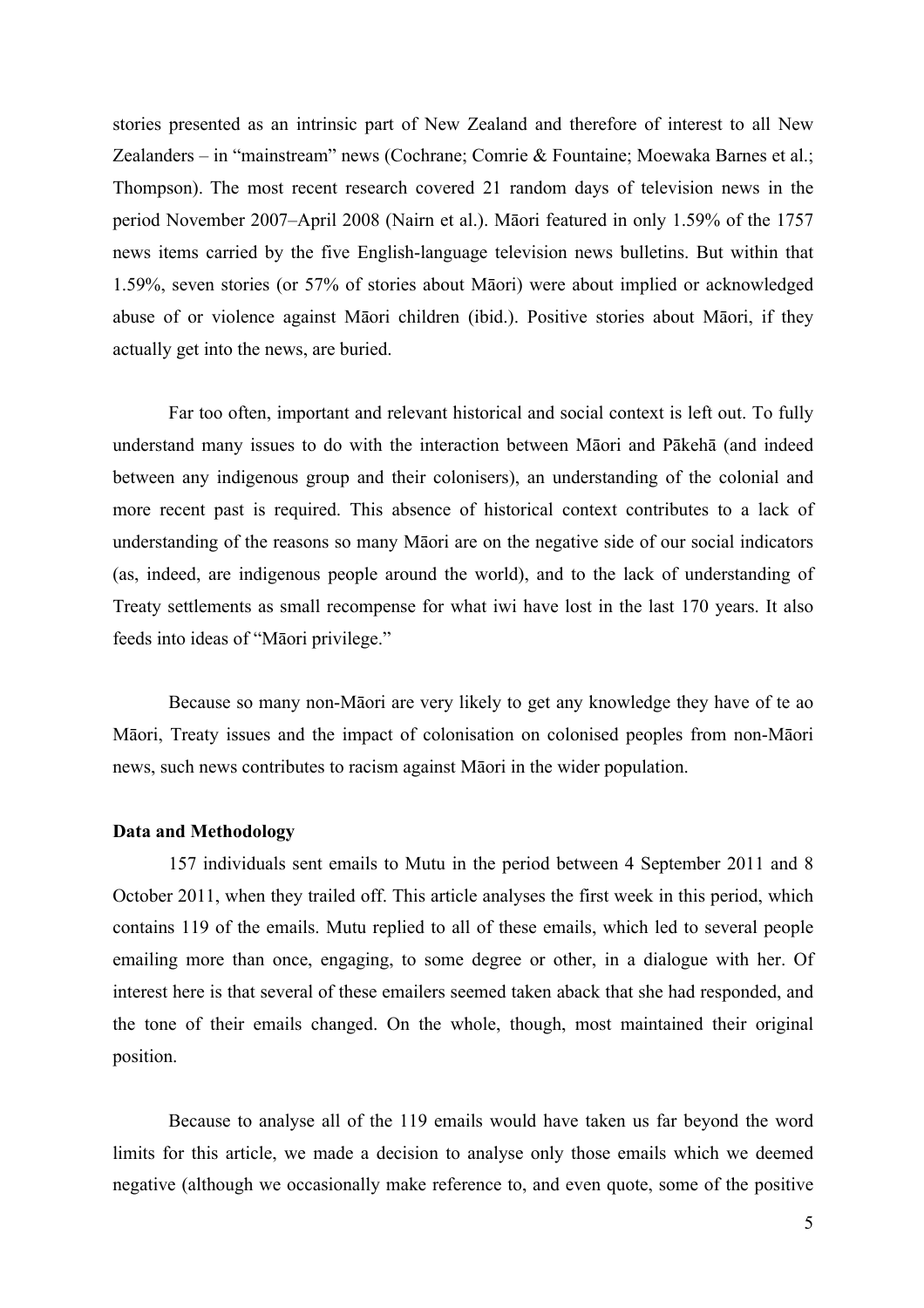emails as a point of comparison). Accordingly Abel separated out those emails which did no more than disagree (in a more or less reasonable manner) with the inaccurate reporting of Mutu's remarks, on the grounds that Mutu herself disagreed with the remarks as reported. This meant that comments like "I think your comments are racist" were taken out of the database, while "You are a racist bitch" stayed in. 25 were removed, as well as another two in which people were merely asking for information.

The remaining emails were divided up into "Disagree" and "Agree" categories, with (fortuitously) 46 emails in each category. The 46 "Disagree" emails were a mixture of those which contained straight invective and/or those which revealed other attitudes. In the latter case it seemed that Mutu's reported statements had acted as a catalyst for other sentiments and attitudes. Even though some of these emails were reasonable in tone, they all revealed racist attitudes based on white superiority at worst, and at best some form of modern racism.

We follow here Sears and Henry's definition of symbolic racism. Sears and Henry argue that modern racism embodies four specific themes, the beliefs that:

- (a) there is no longer any serious racial or ethnic discrimination against minority groups,
- (b) any remaining racial or ethnic inequality is the fault of members of the minority group, who simply are not working hard enough,
- (c) demands for "preferential treatment" or affirmative action for minorities are unjustified, and
- (d) minority groups have already been given more than they deserve. (260)

## **The Emails**

To avoid the continual use of "[sic]" we need to make it clear here that many of these negative emails contained spelling and other errors, and we have included these as they appeared in the original email texts. One possible way of explaining the high number of such mistakes is to surmise that extremely irate emailers ran off the emails at great speed and pushed "Send" without re-reading them.

We start with the emails which just addressed Mutu in person, and then look at those which broadened out to include comments on Māori in general. The four emails below are an example of the vitriolic nature of some of the responses to Mutu's comments:

I hope you have a crap day and a nice wee car crash.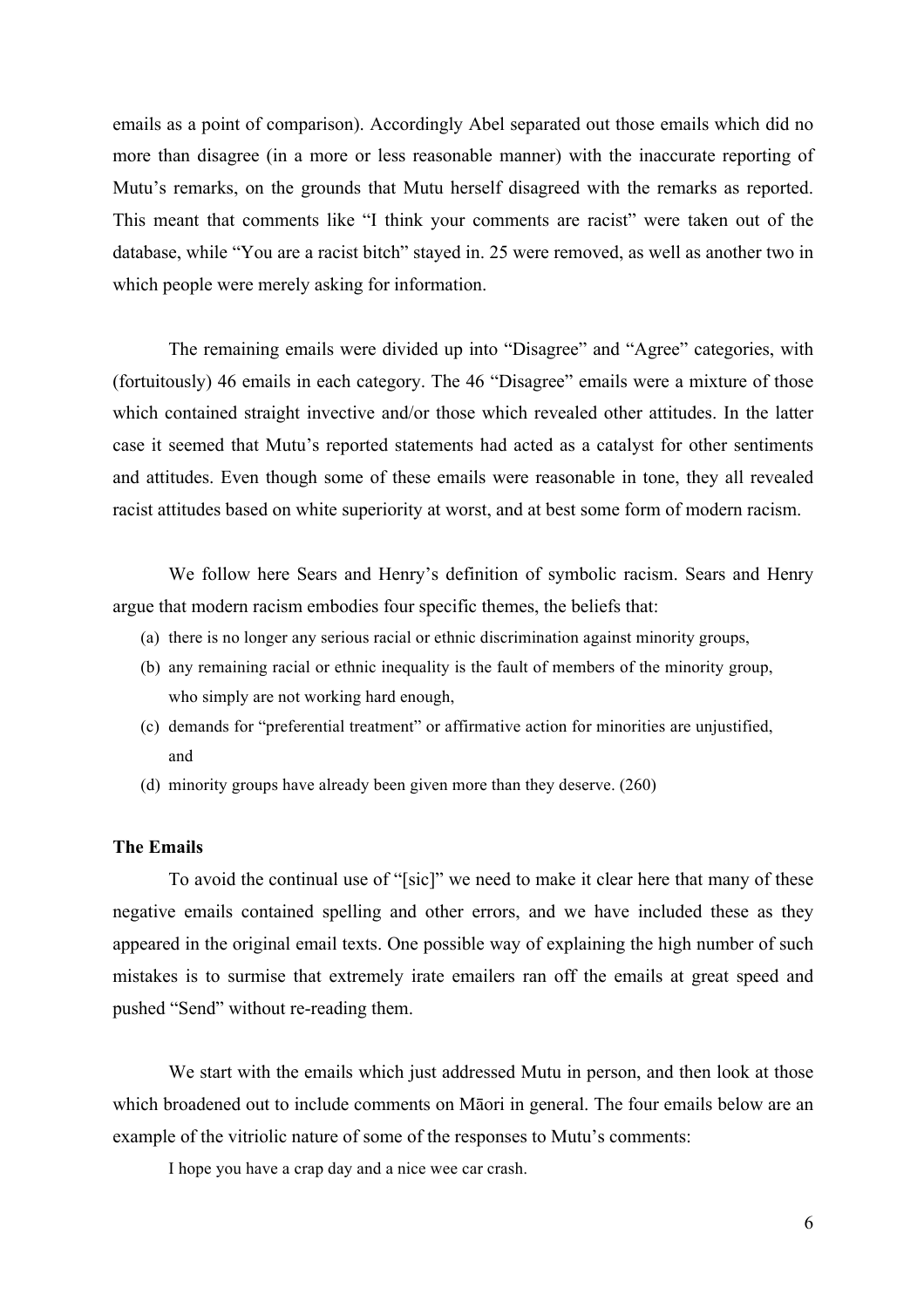Your mouth should be washed out with sunlight soap for eternity.

**YOU** UGLY **BITCH** 

<u> 1989 - Jan Samuel Barbara, político establecido de la provincia de la provincia de la provincia de la provinci</u>

Lol u black nigga if the white man hadn't come, u would still be eating each other and living in huts you maori nigga cunts

And from someone who has a strong sense of priorities:

WHAT WERE YOU THINKING BRINGING IT UP NOW. 1 day before the rugby world.

These emails raise the question: How might we account for such anger and hatred? We return to this question at the end of the paper.

Seven people accused Mutu of not being a "real" Māori. The most concise of these was:

YOU LOOK LIKE A TANNED WHITE MOTHER FUCKER mutu, build a bridge and walk over it RACIST MAORI

Five people likened Mutu to Hone Harawira, and four likened her to Hitler. There was a whole cluster of comments around Mutu's professional status, ranging from "what are you teaching our children" to her "supposed education" and her "waste of education" and "willingness to be paid as part of the white man's system." Her education and professional status were never seen as a positive attribute. On the other hand, this education and status were not even mentioned in the supportive emails. This raises the question of whether there may be an element of "uppity Māori"<sup>2</sup> in the negative responses. There is a tension between

<sup>&</sup>lt;sup>2</sup> The term "uppity" derives from the Southern states of America, where "deference was demanded by whites and any Negro who would not accord it was defined as 'uppity,' threatening and in need of correction" (Banton,121). Banton also argues that these were "bad Negroes." Good Negroes (Sambos), who did defer, might reap rewards (ibid). This dichotomy echoes the pattern of "Good Māori"/"Bad Māori" or "Wild Māori/"Tame Māori" that has been identified in New Zealand media (Abel, 1997; McCreanor). There has been no scholarly analysis of the term "uppity Māori," but the mostly Māori academic audience who listened to this paper when it was presented as a seminar agreed heartily with the argument that there would be resentment against educated Māori as "uppity Māoris."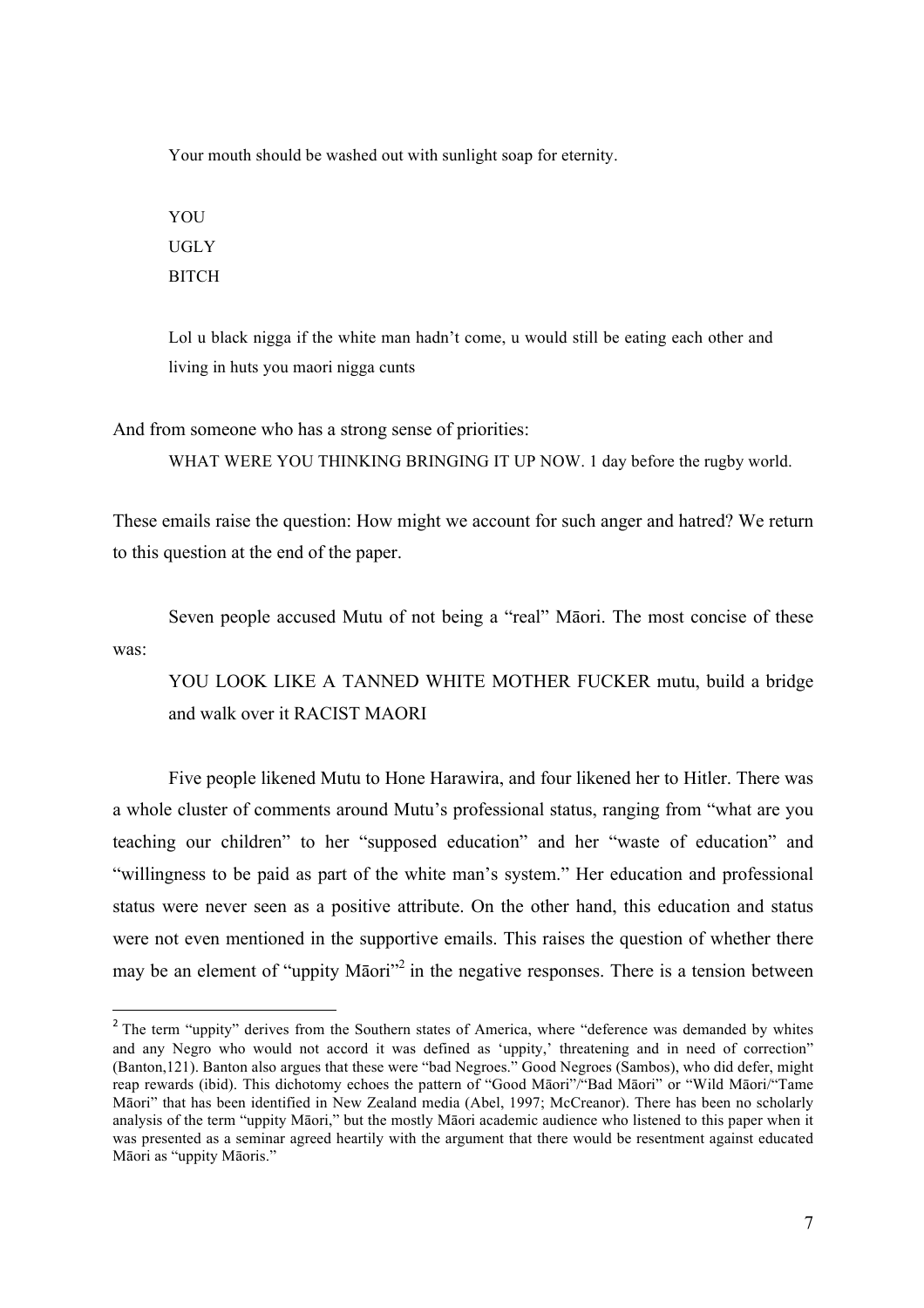the picture of lowlife, bludging, lazy Māori described in many of these emails, and the evidence of a Māori very successful in the Pākehā world, which might fuel a need to attack both Mutu and her success.

Some people made comments which were (probably unexpectedly) revealing: You are fuelling the hatred that normal Kiwis have towards Maoridom.

This statement suggests that it is normal to hate Māoridom, that anyone who does not is not "normal," and that those who are part of Māoridom are not "Kiwi." It is one of many emails which prove Mutu's point about racism in New Zealand. At the same time, given the argument about the role of the media in fueling racist ideology, it reflects the whitecentredness of non-Māori media. We outlined above the negative nature of representations of Māori in non-Māori news. At the same time, because of the absence of Māori either as Māori (in the sense of having a different but equally valid perspective on current issues) or as New Zealand citizens (because they are largely absent from the news as both sources and as providers of vox pops), non-Māori news media constructs a "normal Kiwi" as someone who is white. The email above follows this logic.

In those negative emails which got beyond mere personal invective, what was most evident was the lack of any understanding of the status of indigenous peoples, of the colonial process, both past and present, and of the impact of this on Māori, let alone the notion of intergenerational post-colonial trauma. This last concept is becoming widely recognised in settler states (see, for example, Czyzewski; Cunneen and Libesman; Menzies; Pearce et al.). In the New Zealand context it means that the impact of loss of land, loss of other resources, loss of culture and loss of language have had intergenerational effects which contribute to the fact that, as many of these emails pointed out, many Māori end up on the wrong side of our social indicators. The negative emails, however, saw this as proof of Māori inferiority rather than a result of colonisation.

One of the ways this lack of understanding manifested itself was in a key difference between the negative emails and the supportive emails. While negative emails spoke in terms of "race relations" or "racial harmony," not one supportive email used this term. Rather, many supportive emails, implicitly or explicitly, tended to speak in terms of "institutional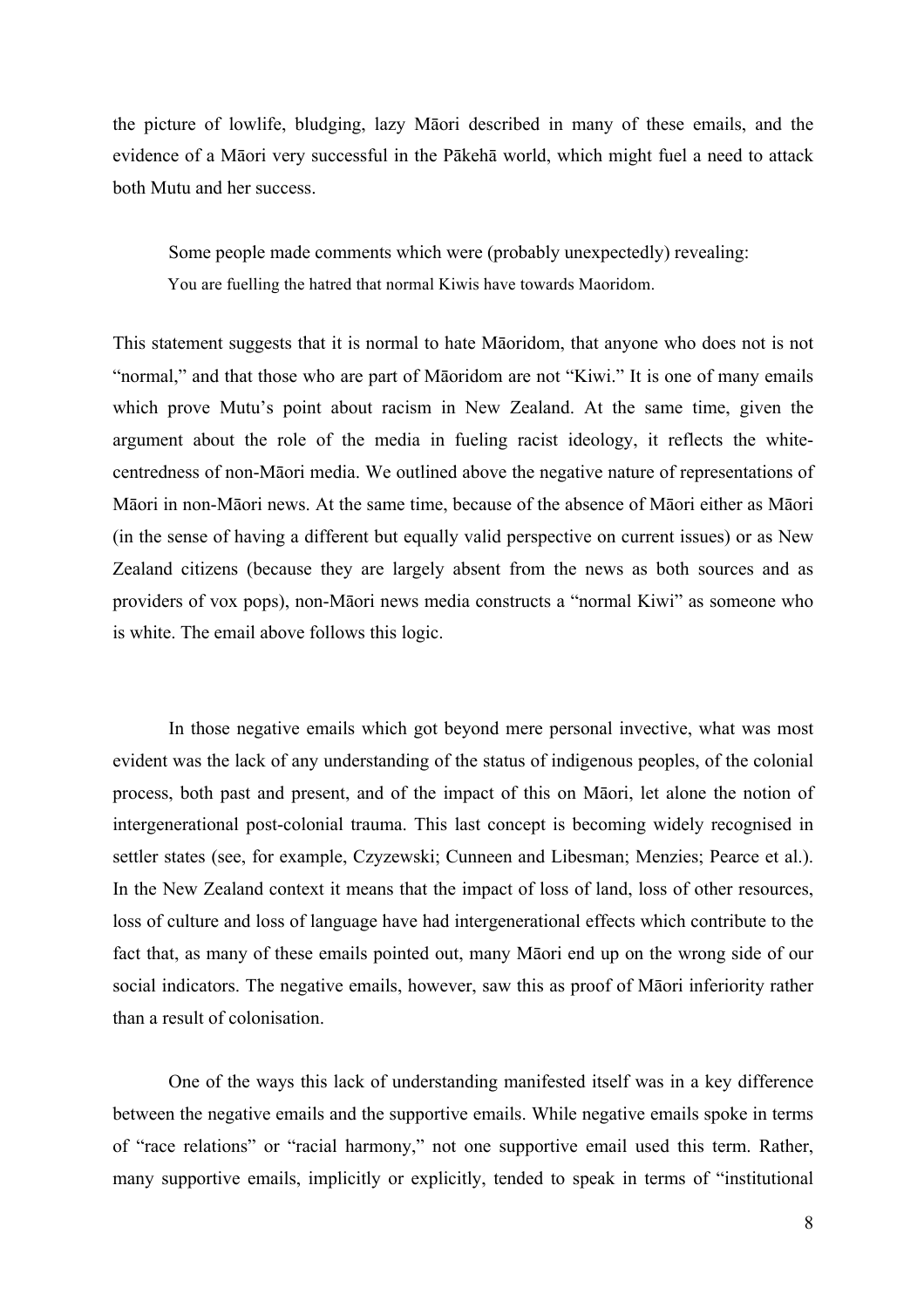racism" or "structural racism." While "race relations" is based on issues of "tolerance," of interpersonal processes and relations, and set in the here and now, concerns about institutional and structural racism take history into account, and are based around issues of equity. The media plays an important role here. In not providing the historical and social context to their stories of "irrational" Māori protestors and "yet another case of Māori child abuse," non-Māori news media perpetuate modern racism and are themselves guilty of institutional racism. Some examples of the "race relations" approach are:

Thank you for setting New Zealand's race relations back 100 years.

Like MOST New Zealanders I find your comments divisive and destructive to the philosophy of racial harmony. We should ask ourselves in whose interest is it to continue to ferment racial disharmony and stir the racial pot.

On the other hand, many of the supportive emails made statements like:

I just wanted to write to you to express my support for your speaking out against institutional racism in this country. I agree with your suggestion that the number of white immigrants should be capped. We are preferentially chosen at the moment and that increases the power differential between Maori and Pakeha people in this country.

Over the past few decades many non-Māori have come some way in understanding our history and how it shapes us now, particularly how blatantly discriminatory laws have resulted in unequal outcomes for Māori and non-Maōri. It's called structural racism and we've been having a good look at how it generally works to privilege the dominant culture, and undermine others. I'm not surprised that some Maori are wary of immigration and economic policies they have no control over, which continue to marginalise them in their own land.

#### **Anti-Māori Discourses**

Of the 46 negative emails, 26 widened their response out to make general anti-Māori statements. These are grouped below into different discourses, but of course many emails combined several of these. Here is one example of an email which started with a personal attack and moved to a general:

If every white person left the country tomorrow who would pay for you to spout your crap? You would become a real winner like they have in Zimbabwe – ole whitey was really holding them down wasn't he? And if NZ filled up with Asians like you so love, do you think they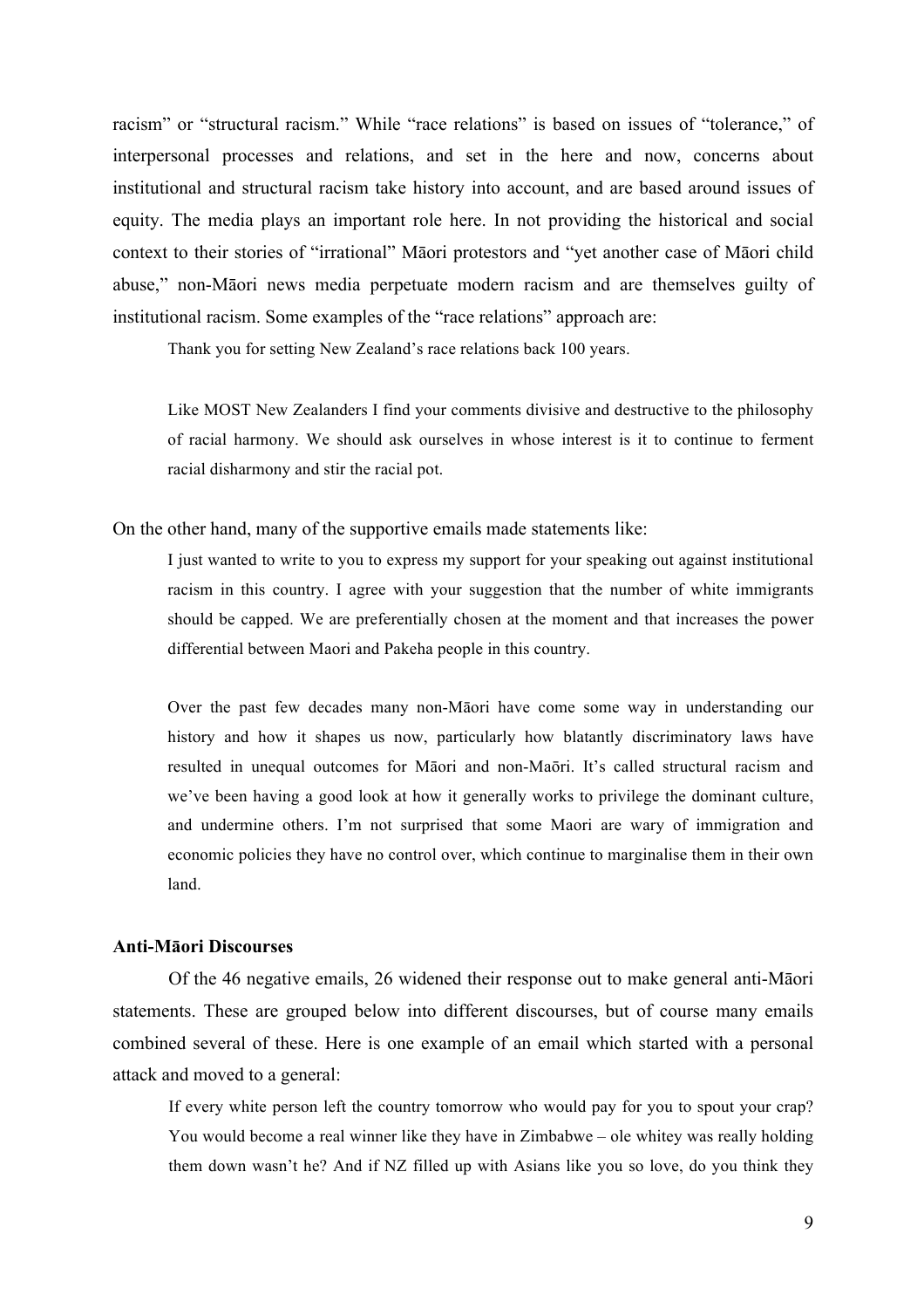would put up with your greedy insolence and your apartheid system? … Do you think they would tolerate you climbing in their windows at night? …

We assume that in the last sentence he is not referring to Mutu herself, but has conflated her with all other Māori.

*Māori would still be savages if the white man hadn't come [i.e. we need white immigrants]* This discourse was the most widely used in the negative emails. Some examples are:

It is your attitude, that all non-Maori should feel grateful for the Maori 'letting' all other 'immigrants' into this country in the first place. Take note, this 'land' is not yours to give this approval, you stupid bitch. Where is your gratitude for the technology that 'white/yellow' people have brought to this country? My God, the Maori technology didn't even have the most basic of inventions, the wheel, LOL.

So how about us WHITE'S take our housing, vehicles, clothing ect. ect. And leave you BLACK'S to your grass huts and tikki sticks.

Do you not have the ability to understand that your income is because of us, your university is because of us, your law is the uk law thank goodness, your Maori had nothing, no writing, no maths, no money, no education and no loyalty to each other …

A sense of racial superiority is clearly evident here. One of the supportive emails from an English immigrant noted that she was appalled at the attitudes of local white people, and many emails supported her point.

## *The statistics confirm*

This is an allied discourse which draws strongly on that part of modern racism which believes that "any remaining racial or ethnic inequality is the fault of members of the minority group": The basis on which most of the racism here is purely down to the inherant behaviour and

attitudes of Maori, the statistics confirm the notion of most Whit skin people, in which, the majority of Maori are either or both violent criminals anon benefits.

The good thing about immigrants is that the vast majority are hear by choice and are prepared to work hard to become productive members of our society. They bring skills and cultural diversity. Unlike those who consider themselves the only true New Zealanders and should be accorded special privileges as a result. They go on to make up racially disproportionate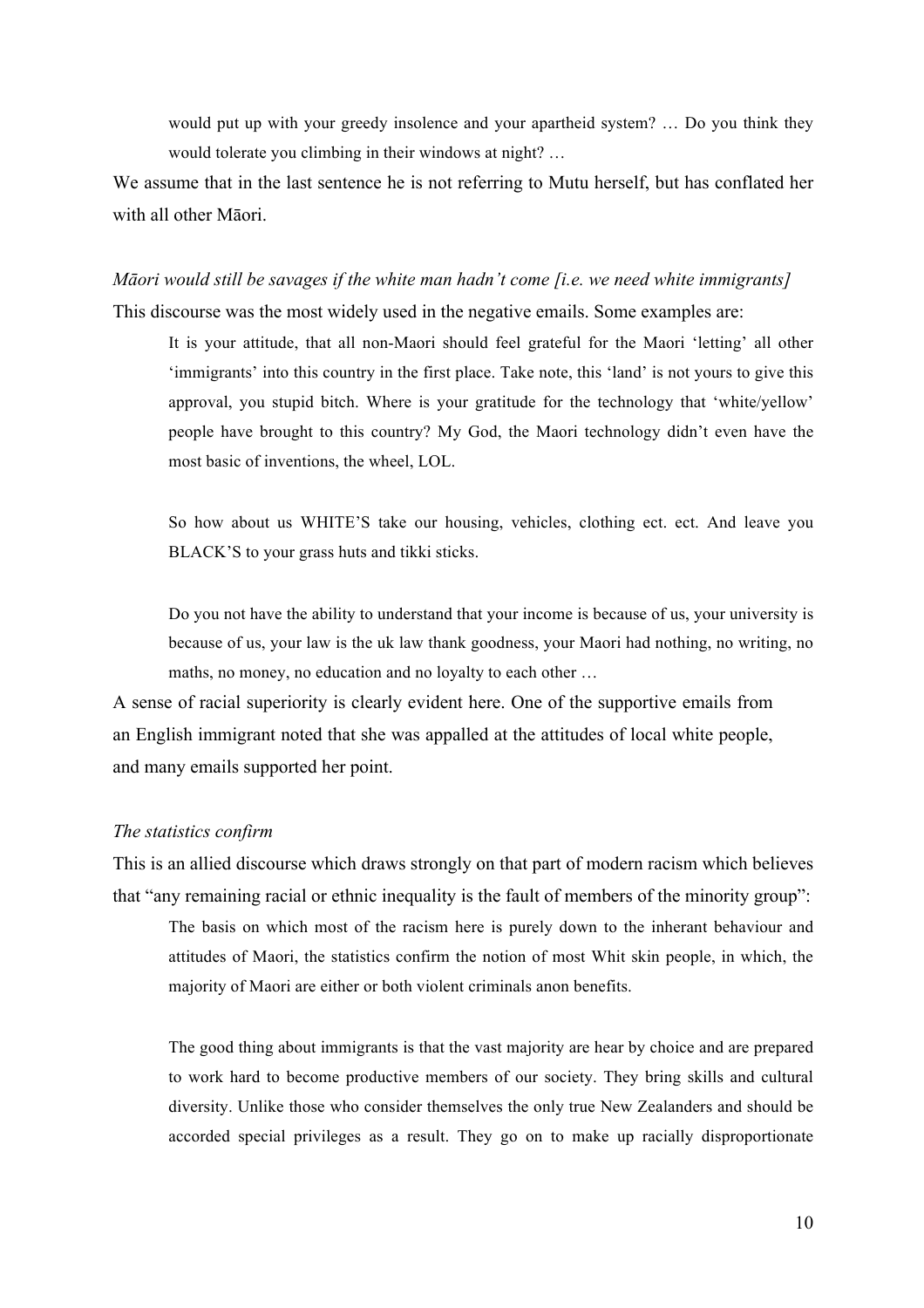statistics on the dole queues, prison population, become carrier [career?] criminals, wife bashers or murderers of their own children.

Both of these discourses are based on essentialism in one form or other. One assumes that if white men had not come to New Zealand, Māori culture would have stayed in its "natural" state. The other assumes that modern-day Māori are inherently lazy and violent. They are also based on the premise of white superiority. In fact two emailers were very forthright about this. Here is one of them:

Bring in the white immigrants – they will not fill our jails – hold their hands out for benefits, murder their children, gamble, do drugs, fight etc. Do we whites think we are better than Maori – you bet you sweet life we do!!! Because we are!!! [underlining in original]

These two discourses, then, are based on notions of racial superiority – that is to say, they are (if not usually as explicitly as the previous email) based on assumptions of Māori inferiority as a race. To state the obvious, this is a racist assumption, and ironically these emails demonstrate precisely what they accuse Mutu of doing.

The next two discourses are not based on racial superiority, and are much more prevalent in the public domain. Surprisingly, though, they were not as common in the emails as the more openly racist statements.

### *Māori privilege*

The notion of special privileges for Māori goes back to at least 1985, when a D. McMaster of Auckland filed a claim with the Waitangi Tribunal alleging, amongst other things, that a number of special privileges were accorded to Māori people by virtue of their race but these privileges were at variance with the Treaty of Waitangi. The claim was subsequently withdrawn because, as a Pākehā, McMaster was not entitled to make a claim to the Tribunal. The Māori Privilege discourse has entered the public arena most prominently as a result of Don Brash's famous Orewa speech of 2004 as leader of the National Party Opposition, and has been reinforced recently by speeches made in his role as leader of the ACT party. Given how common this discourse seems to be in sections of the New Zealand population, there were surprisingly few references to Māori privilege in the negative emails. One writer gave "The Maori rugby teem" as an example. Some other examples are: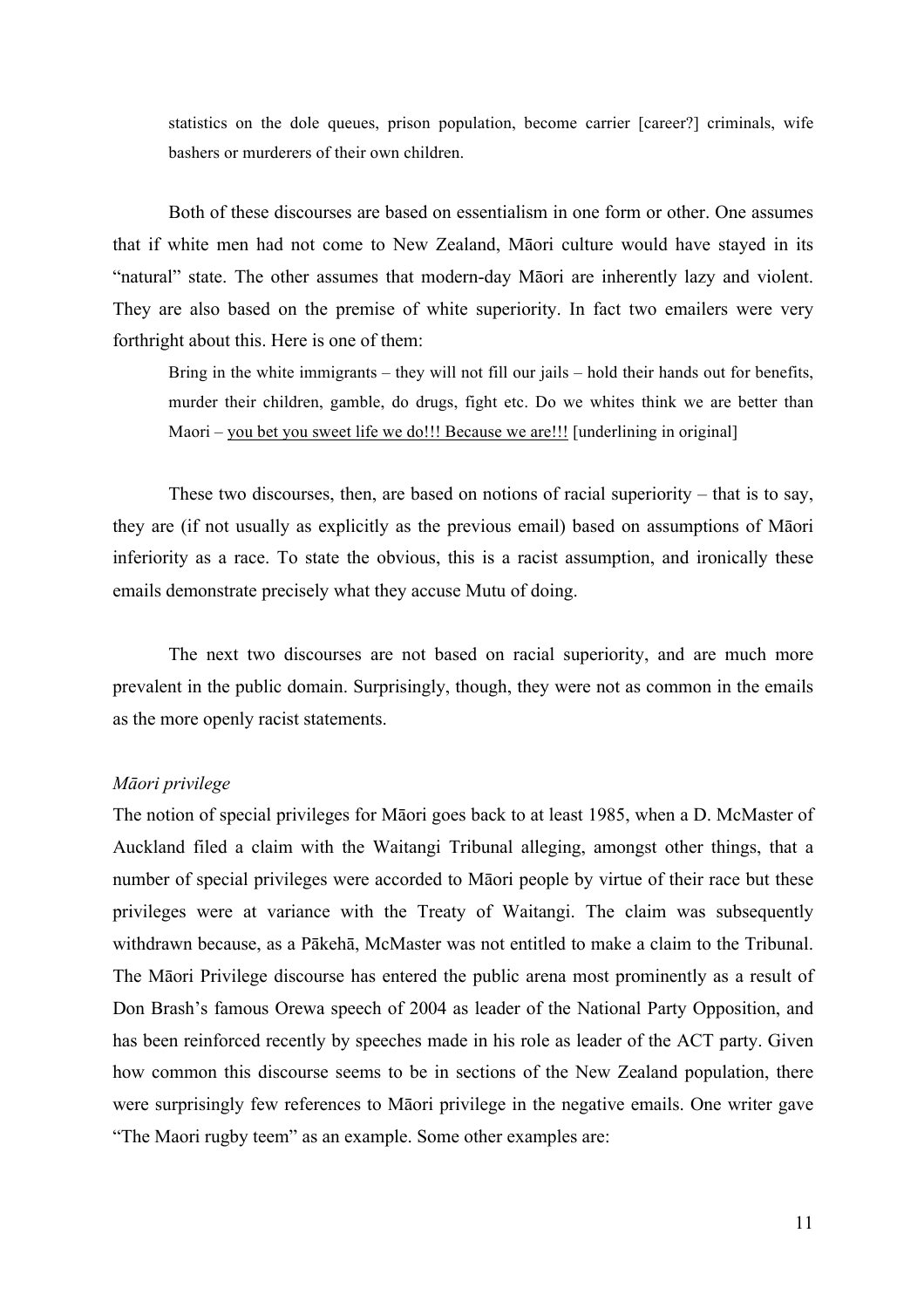What really gets me is, if I was unfortunate enough to need emergency medical care at an A&E, and in doing so was to be treated by a Maori doctor or nurse, I would be labelled a Racist if I insisted on a White person to treat me, but why? Why would anyone be happy to be treated by someone who was allowed to achieve a LOWER level of skill and expertise?

Societal benefits are afforded to Maori, but not any other race – racism in every sense of the word.

These statements are examples of symbolic racism in that they are based on the assumption that "Demands for preferential treatment or affirmative action for minorities are unjustified." The case of indigenous peoples, of course, takes this theme of symbolic racism one step further in that indigenous peoples have to deal with issues of colonisation that other minority groups do not. The statements not only demonstrate ignorance about the reasons why Māori are afforded "societal benefits" but also lack any awareness that white people accrue many societal benefits that are not available to other races. The non-Māori media plays a key role here because it makes whiteness invisible, and presents western values as universal.

## *We need to let go of the past and look to the future* An example of this discourse is:

I understand the hardship that the Maori people have been through and that there is still healing to be done. But the past cannot be changed. We can only look to the future and hope that things improve and that racism is abolished from all parts of society.

While this statement sounds very reasonable, especially as it acknowledges "the hardship that the Maori people have been through," this particular discourse ignores the devastation of colonisation and the fact that the attempts to partially redress this are still winding their way slowly through the Tribunal. Acting on this discourse would leave Māori still disadvantaged. It is also a particularly monocultural discourse which takes no account of the important role that history and the past plays in te ao Māori. There are therefore both political and cultural misunderstandings here.

This was not the only cultural gap in the negative emails. One Pākehā supporter made a relevant point: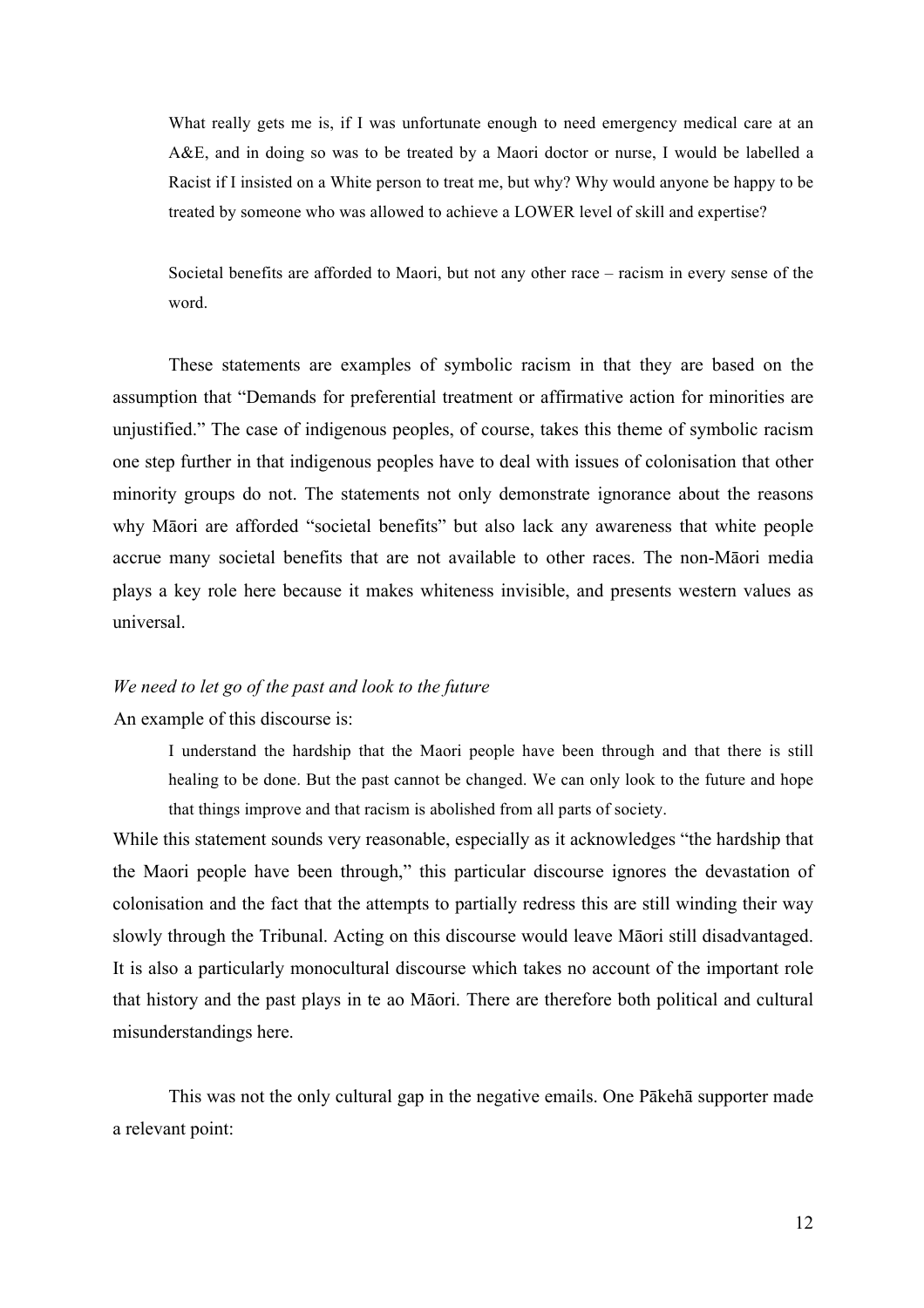I appreciated your korero on racism on Close Up. The issue is much wider from my experience and it shows how wide the gap is between Maori and Pakeha cultural views.

The strongest example of this was around the notion of manuhiri, of non-Māori being guests in Aotearoa New Zealand. This supporter ended his email:

Being an immigrant means I understand the 'guest' concept but I would imagine for many New Zealanders it would be looked at from a monocultural view and therefore misinterpreted. This proved to be so, and a number of emails were particularly vitriolic here.

All of the discourses identified above are examples of what John Fiske calls "dislocated racism." Fiske argues that racism may be considered to be dislocated "when it is apparently to be found only in the behaviours of a racial minority and never in those of the white power structure" (272). Dislocated racism also has the end effect of normalising Pākehā hegemony and white privilege. This brings us back to the question asked earlier: How might we account for, or understand, the anger expressed in some of these emails? What drives someone to send such vitriolic emails and to write their name on the bottom, so that anonymity is not a factor? Rosemary McLeod has suggested that the complaints to the Race Relations Office seem to have the intent of cowing Margaret Mutu into silence (McLeod). But there would seem to be more involved here. Pākehā hegemony in this country has been so naturalised and white privilege is so invisible to white people that those Pākehā who do not understand our history, or have not worked in some way to become more bicultural, must find challenges to their monocultural world view and power extremely threatening – especially when it comes from a Māori. Abel, for example, has noted the apoplectic rage and charges of racism with which white media practitioners responded to Ngāpuhi's media ban in 2003 (Abel, 2007). In a related vein, Branscombe et al. argue as a result of their own research that when Whites are confronted with suggestions that they benefit from racial inequality, they may respond with increased modern racism in order to justify their privilege (203). This is an area which needs more (and local) research.

In the meantime the institutional racism of the non-Māori media, and its contribution to symbolic racism among the New Zealand population, continues. This is despite the continual updating of research which demonstrates how, and the extent to which, non-Māori media excludes or demonises Māori. Donald Matheson has called for the equivalent of nursing's cultural safety to be included in journalism education, with a focus on the students' own cultural identity (103). The ideal outcome here is that the white-centredness of non-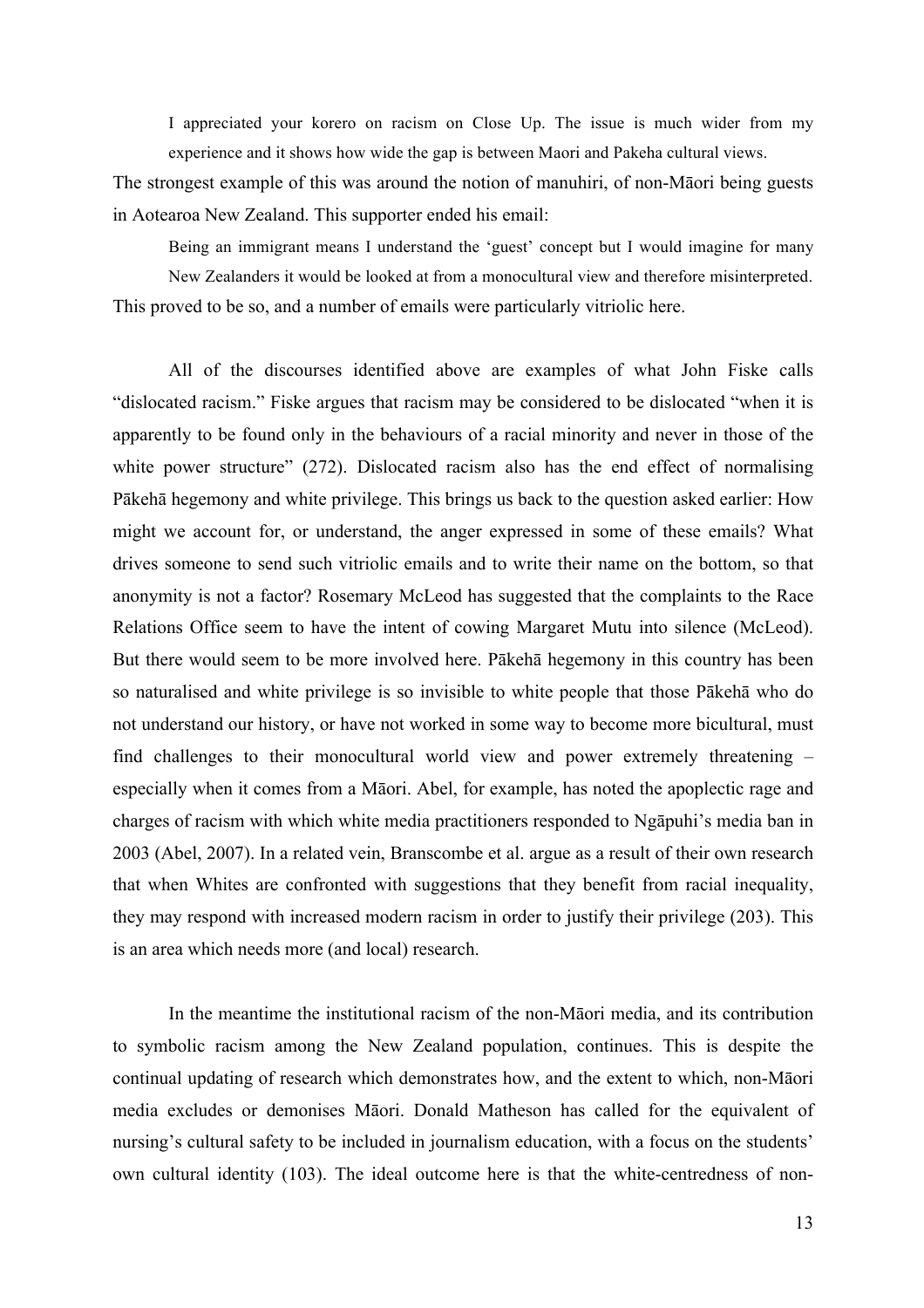Māori news would decline, and Māori would be included in the news both as members of te ao Māori and as New Zealand citizens. It would also mean that Māori voices such as that of Margaret Mutu would be reported accurately and not be subjected to the commercial need for sensational headlines. While this is an excellent ideal, a more pessimistic outlook would argue that the forces of commercialisation and of socialisation in the existing norms of newsrooms will win out.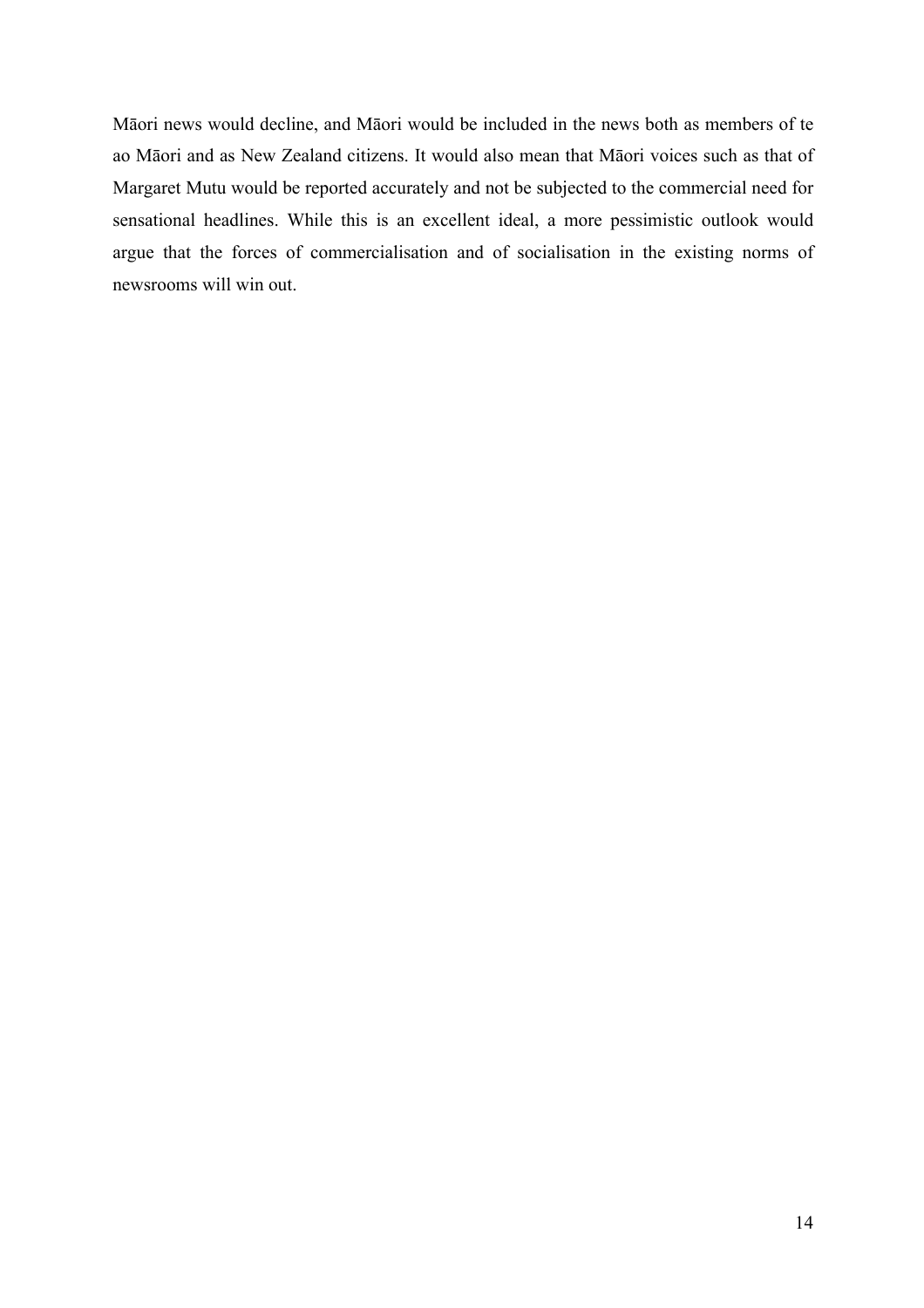

was not said in the interview; (c) green highlight - yes, this was said in the interview but has been taken out of context.

 $<sup>4</sup>$  (b) – not said.</sup>

 $5$  (b) – not said.

 $<sup>6</sup>$  (b) – not said.</sup>

 $7$  (c) – taken out of context. What was said was that the findings reflected the research carried out.

 $8$  (b) – not said, but rather that all immigrants should be screened for anti-Māori/white supremacist attitudes.

 $9<sup>9</sup>$  (a) – yes, said this.

 $10$  (c) – yes, said this but the rest of the sentence was "that has been so destructive and has wrought massive damage on Māori as the Waitangi Tribunal has so clearly shown."

 $11$  (b) – not said.

 $12$  (a) – yes, said this.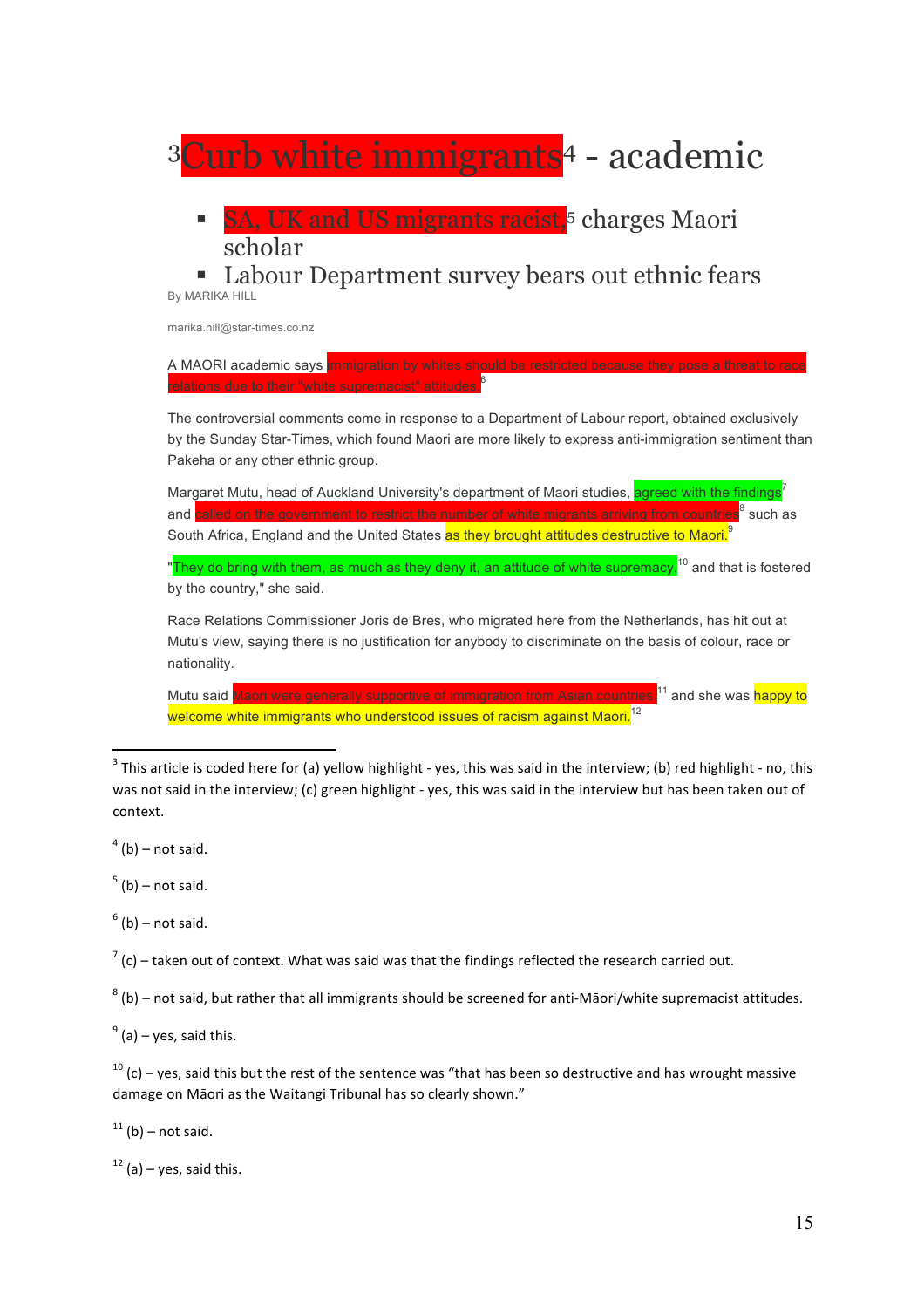"They are in a minority just like Pakeha in this country. You have a minority of Pakeha who are very good, they recognise the racism, they object to it and speak out strongly against it."

The Labour Department migrant report surveyed almost 1000 people on their perceptions of ethnic groups coming here. Maori respondents were the most likely to agree with negative statements about  $imm$  igrants<sup>13</sup>, such as that they threaten New Zealand culture and steal jobs from Kiwis.

They were also more likely to disagree that immigrants contribute to New Zealand's culture and economy.

The Labour and Immigration Research Centre report also found:

Samoans were the migrant group which received the highest negative rating by all respondents, one in five viewing them negatively.

British and Australian migrants received the highest positive ratings, just 5% disliking the British and 4% viewing Australians negatively.

Pacific Islanders (91%) were most likely to find New Zealand welcoming.

It is not the first time Maori commentators have sparked controversy by suggesting racial immigration policies.

Maori Party co-leader Tariana Turia caused an international backlash when she call for migration to be reduced – particularly from western countries – in 2007. At the time, Turia accused the government of trying to stop the "browning" of New Zealand through immigration.

De Bres said: "We should not stop people coming on the basis on their skin. It's racial prejudice and racial discrimination." He cautioned that racist views were not limited to one ethnic group.

De Bres said he recently attended a celebration at the Maori King's residence where different migrant communities were welcomed onto the marae, proving many Maori are welcoming.

"The positive thing to do is for Maori and migrants to engage more to understand each other."

Massey University sociologist Paul Spoonley said his research showed while other ethnic groups' attitudes toward migrants had been approving, Maori perception had become increasingly negative. Anti-immigration sentiment was fed by Maori fears that multicultural policies were diminishing policies concerning Maori, he said.

Mutu said she was concerned that relations between Maori and other minority groups had eteriorated.<sup>14</sup>

"Maori feel very threatened as more groups come in and swamp them."

But Auckland University of Technology Maori history professor Paul Moon said extremist Maori views were held only by a minority and people should be wary of reading too much into the report.

He said Mutu's comments did not equate with the reality of many Maori inter-marrying with Pakeha.

**- Sunday Star Times 4 September 2011**

<u> 1989 - Jan Samuel Barbara, político establecido de la provincia de la provincia de la provincia de la provinci</u>

 $13$  Most of the interview was on this and the fact that Māori are most opposed to Asian immigration. However, research shows that that attitude was largely a result of negative media portrayal of Asian immigration.

 $14$  (b) – not said. Rather, the concern was that Māori-Asian, and in particular Māori-Chinese, relations had deteriorated.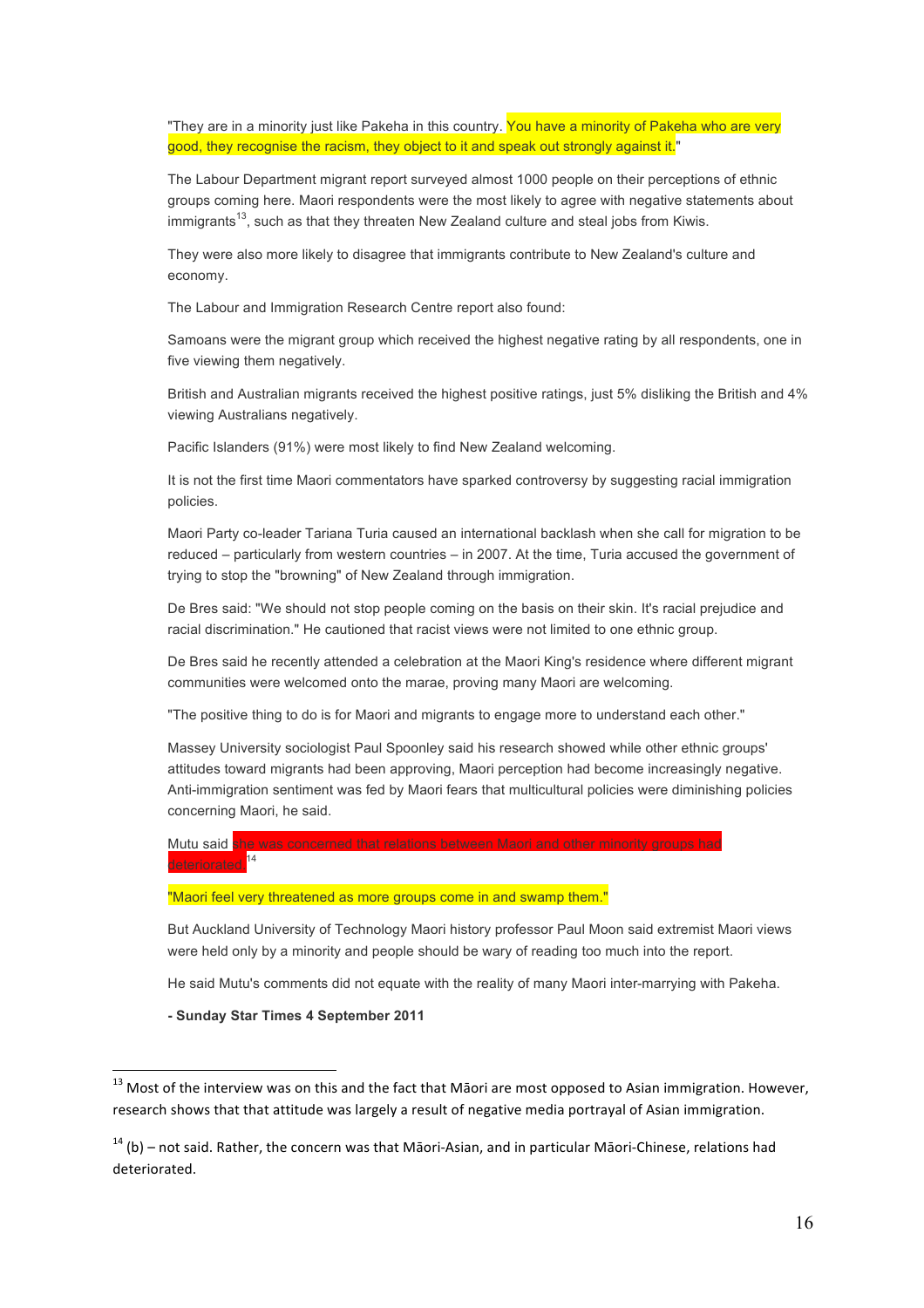### Works Cited

- Abel, Sue. *Shaping the News: Waitangi Day on Television.* Auckland: Auckland University Press, 1997. Print.
- Abel, Sue. "'The Public's Right to Know': Television News Coverage of the Ngāpuhi Media Ban." *New Zealand Journal of Media Studies* 9.2 (2007): 17–27. Web. 6 Dec. 2012.

Allan, S. *News Culture*. Buckingham: Open University Press, 1999. Print.

Banton, M. *Racial Theories.* Cambridge: Cambridge University Press, 1998. Print.

Branscombe, Nyla R., Michael T. Schmitt and Kristin Schiffhauer. "Racial Attitudes in Response to Thoughts of White Privilege." *European Journal of Social Psychology.* 37.1 (2007): 203–15. Web. 6 Dec. 2011.

Cochrane, J. "Media treatment of Māori issues." *Sites* 21 (1990): 5–29. Print.

- Comrie, M., and S. Fountaine. "Knowing Through News: The Information Content of TVNZ News." Third International Conference on New Directions in the Humanities. University of Cambridge, 2–5 August 2005*.* Conference Paper.
- Cunneen, C. and T. Libesman. "Postcolonial Trauma: The Contemporary Removal of Indigenous Children and Young People from their Families in Australia." *Australian Journal of Social Issues* 35.1 (2000): 99–115. Web. 12 Oct. 2011.
- Czyzewski, Karina. "Colonialism as a Broader Social Determinant of Health." *The International Indigenous Policy Journal* 2.1 (2011). Web. 12 Oct. 2011.

Fiske, John. *Television Culture.* London: Routledge, 1987. Print.

Grossberg, L., E. Wartella and D. C.Whitney. *Mediamaking: Mass Media in a Popular Culture*. London: Sage, 1998. Print.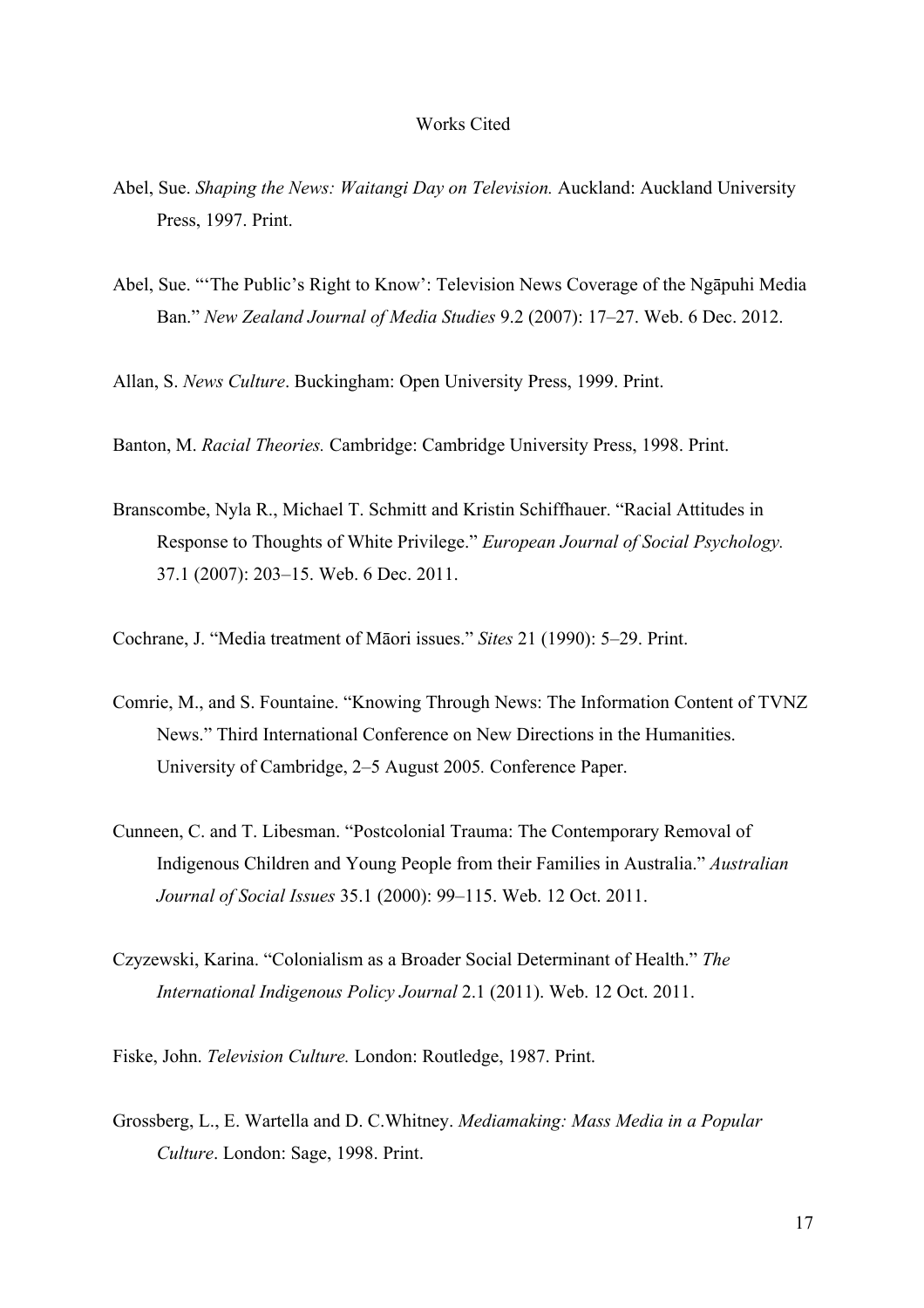- Hill, Marika. "Curb White Immigrants Academic." *Sunday-Star-Times* 4 Sept. 2011, A1. Print.
- Huygens, I. "Discourses for Decolonization: Affirming Maori Authority in New Zealand Workplaces." *Journal of Community and Applied Social Psychology*. 16 (2006): 363– 78. Web. 12 Oct. 2011.
- IMSED Research, Department of Labour (2010). *Perceptions of Migrants and Immigration: 2010 Community Survey*. Wellington: Department of Labour, 2010. Web. 26 October 2011.
- McLeod, Rosemary. "The Elephant in the Room that Speaks." *The Dominion Post* 15 September 2011. Web. 28 Oct. 2011.
- McCreanor, T. "'Sticks and stones may break my bones …': Talking Pakeha Identities." *New Zealand Identities: Departures and Destinations*. Eds. J. Liu, T. McCreanor, T. McIntosh, T. and T. Teaiwa. Wellington: Victoria University Press, 2005. Print.
- Matheson, D. "The Interpretative Resources of Aotearoa New Zealand Journalists Reporting on Māori." *New Zealand Journal of Media Studies* 10.2 (2007): 91–105. Web. 14 Nov. 2011.
- Menzies, Peter. "Developing an Aboriginal Healing Model for Intergenerational Trauma." *International Journal of Health Promotion and Education* (April–June 2008). Web. 12 Nov. 2011.
- Moewaka Barnes, A., M. Gregory, T. McCreanor, R. Nairn, F. Pega and J. Rankine. *Media and Te Tiriti o Waitangi 2004*. Auckland: Kupu Taea, 2005. Print.
- Mutu, Margaret. *The State of Māori Rights.* Wellington: Huia, 2011. Print.
- Mutu, Margaret. "Māori Media Depictions of Chinese: From Despised and Feared to Cultural and Political Allies." *The Dragon and the Taniwha,* ed. Manying Ip. Auckland: Auckland University Press, 2009. Print.